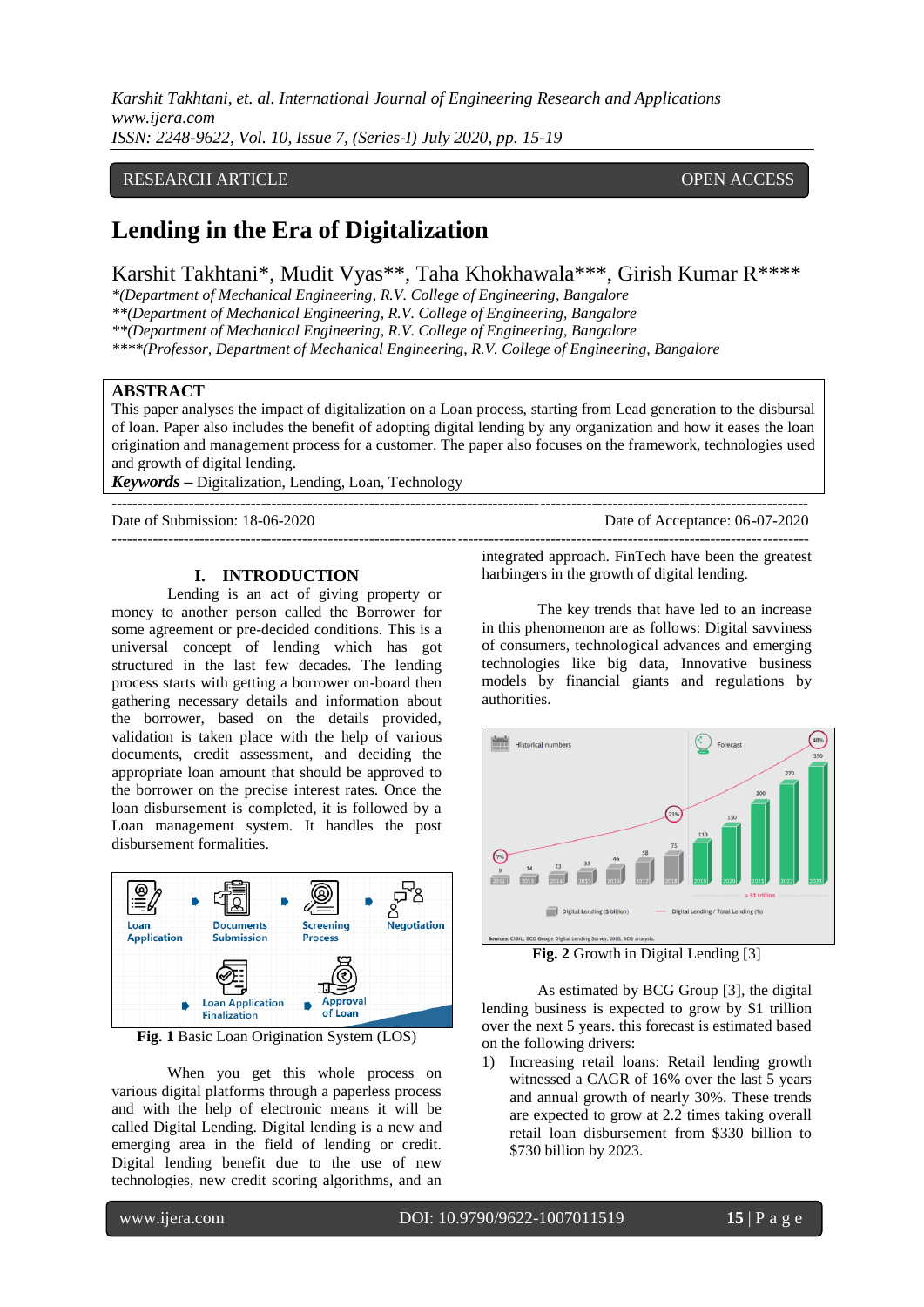- 2) Increasing internet access: As per the research by Boston Consulting Group, the digital scope of financial service consumers would increase from 50 to 75% by 2023.
- 3) Increasing overall digital exposure: There has been exponential growth in various segments, but financial segments have been early movers in the digital sphere having a whopping 55% consumer footprint. By 2023, digital influence on retail lending could further increase to 70- 75%
- 4) Increase in digital purchasing: A research suggests that 64% of the population would like to use digital channels to purchase loans by 2023, as compared to the current figure of 23%.

# **II. OBJECTIVES**

- 1. Cost Reduction: Digitalization results in lowering the cost of the overall process, by reducing the manpower and assets of any financial institution. It also reduces manual transactions between the lender and the borrower
- 2. Turnaround Time (Tat) Reduction: The digitalization of the process reduces the overall time and allows the lender to handle different customers at the same time. In case of a small ticket disbursal, it may also lead to the loan sanctioning at the end of the process.
- 3. Paperwork Reduction: Operations like collection of borrower's information, verification of information, risk calculation is done digitally which reduces the paperwork.
- 4. Provide Visibility: Customers can be updated about the application status and the actions taken by the lender after every step this improves visibility and provides customer satisfaction.
- 5. User Movement Tracking: The digital process allows the Lender to keep a track of the borrower after every step of the application.
- 6. Lower Risk Factor: The digital process involving third party integrations and smart credit decisions reduces the risk factor

## **III. LITERATURE REVIEW**

1. Gerald Chappell et.al[1] suggested that challenges in lending digitally transformations are intimidating and the road to success can be wavy. Experience shows that the efforts extended are fully repaid in competitiveness and

profitability. With customers receiving money up to 80% faster; lower costs, with 30% - 50% less time spent on decision making; and better risk decisions, which translate into greater profits in the long run.

- 2. Ninad M. Gawande et.al [2] observed that the revolution in digital banking has just begun. We are currently in phase one, where most banks offer customers high quality websites and mobile applications to their customers. The author said that such an approach should be followed where digital becomes not just another added feature but an integrated experience from the first touch point to the last one. Customers should be able to use their smartphones/tablets to do things like opening an account, making payments, resolving payment due disputes, etc. without taking the trouble to visit a bank branch.
- 3. Alpesh Shah et.al [3] found out that digital lending will grow 5 times, that exceeds \$ 1 trillion over the next 5 years owing to greater access to the internet, increase in digital influence and purchase and also suggested that technology advancements will allow the fullscale digitization of operations and data & automation linked with data explosion will underwriting. The authors concluded that reimagining consumer journeys and simplifying onboarding will help in realizing this opportunity. For the lenders who are successful in riding this opportunity wave, for them it will result in a return on assets (ROA) accreditation of 0.4-0.5 percent, directly adding it to their bottom line.
- 4. Amy Stewart et.al [4] said that financial service providers can take good advantage of the improved connectivity, available customer data and upcoming technologies in order to offer their products at a reasonable cost. The authors also concluded that these products offer<br>customers a much more convenient, a much more convenient, personalized as well as a faster experience and helps build user engagement.
- 5. Neha Punater et.al [5] in this report mainly focused on the fintech landscape, analyzing different stakeholders, and identifying various key growth drivers. The authors talked about the pillars of the Fintech ecosystem and concluded about how technology is playing its role in changing and digitalizing the banking processes and how it has digitalized the loan origination thus cutting down the loan disbursal time up to a huge extent.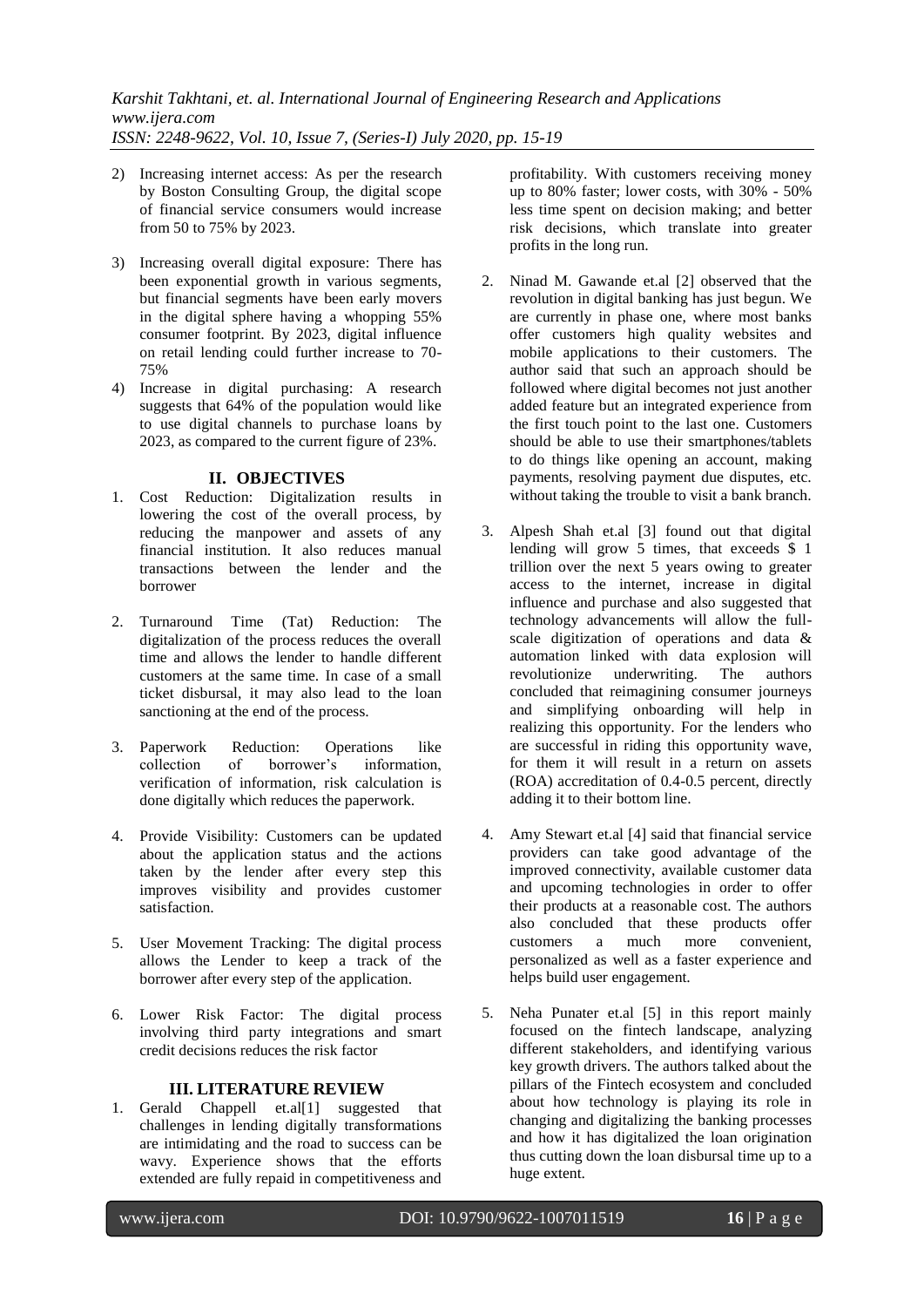- 6. Siddhant [6] observed that the solutions provided by fintech are very diverse in nature. They are secure as well as are cost effective. They potentially have the capability of addressing issues related to the banking industry – such as, increase in the outreach of fintech services, improvement of user experience, curb of bad debts, money laundering and frauds without having to replace physical banks. The author concluded by saying that financial industry in India has a great potential to succeed by taking advantage of its demography its youth population – most of who are adopting newer technologies increasingly by the day.
- 7. Mahesh Makhija et.al [7] observed that in order to compete with new players in the market and the increasing expectations of the customer based on market reforms, banks and NBFCs are re-strategizing their processes through automation at each step of the value chain of lending. The authors concluded that India provides an interesting opportunity for FinTech players. The robust ecosystem of technology, underlying platforms and skilled people (programmers, data scientists, researchers etc. especially those with global experience or returning to India) and government/ regulatory initiatives have provided FinTech players with the opportunity to identify specific niches and the capability to address their pain points, before growing to address other market segments.
- 8. Vaibhav and Puneet [8], through their findings, suggested that the opportunity for financial technology lies in the expansion of the market, consumer behavior shaping, as well as long term change reflections in the banking industry. Fintech startups are likely to improve quality of services offered, reduce costs involved and to also develop unique solutions of risk. They also said that financial technology will create a secured, diverse, as well as a more stable landscape in near future.

# **IV. DISCUSSION POINTS 4.1 Loan Process using BPMN**

Business Process Model and Notation (BPMN) is a tool for business process modeling that is used to provide a graphical notation of the process in the Business Process Diagram (BPD). BPMN is designed to provide general information that is easily understandable to all business stakeholders, usually including business analysts, technology developers and business executives. BPMN can,

therefore, be used to support the common goal of all stakeholders in a project that uses a common language to describe processes, helping to avoid possible gaps between process design and doing business. Various categories of elements that allow the creation of BRD using BPMN Flow are Events, Gateways, Tasks, Activities and Connections. In the current scenario, BPMN is used to create the process of a Loan Journey. The methodology used for Loan processes can be incorporated using BPMN. The purpose is to reduce the implementation time, reduce the cost and improve the quality.



**Fig. 3** BPMN Flow: Loan Request Journey



# Business Loan

Once a BPMN process is modeled, integrated to the external systems, and linked to the workflow tasks a single click validates the process, generates the output, checks for all the dependencies, and deploys all artifacts. This entire process is performed digitally and hence includes certain extra costs like Processing, Maintenance Charges, etc. However, it will reduce the operational charges since the human intervention will be much less compared to the traditional process.

## **4.2 Decision Making using DMN**

Decision Model and Notation (DMN) is an approach for describing and modeling repeatable decisions within a loan journey to ensure those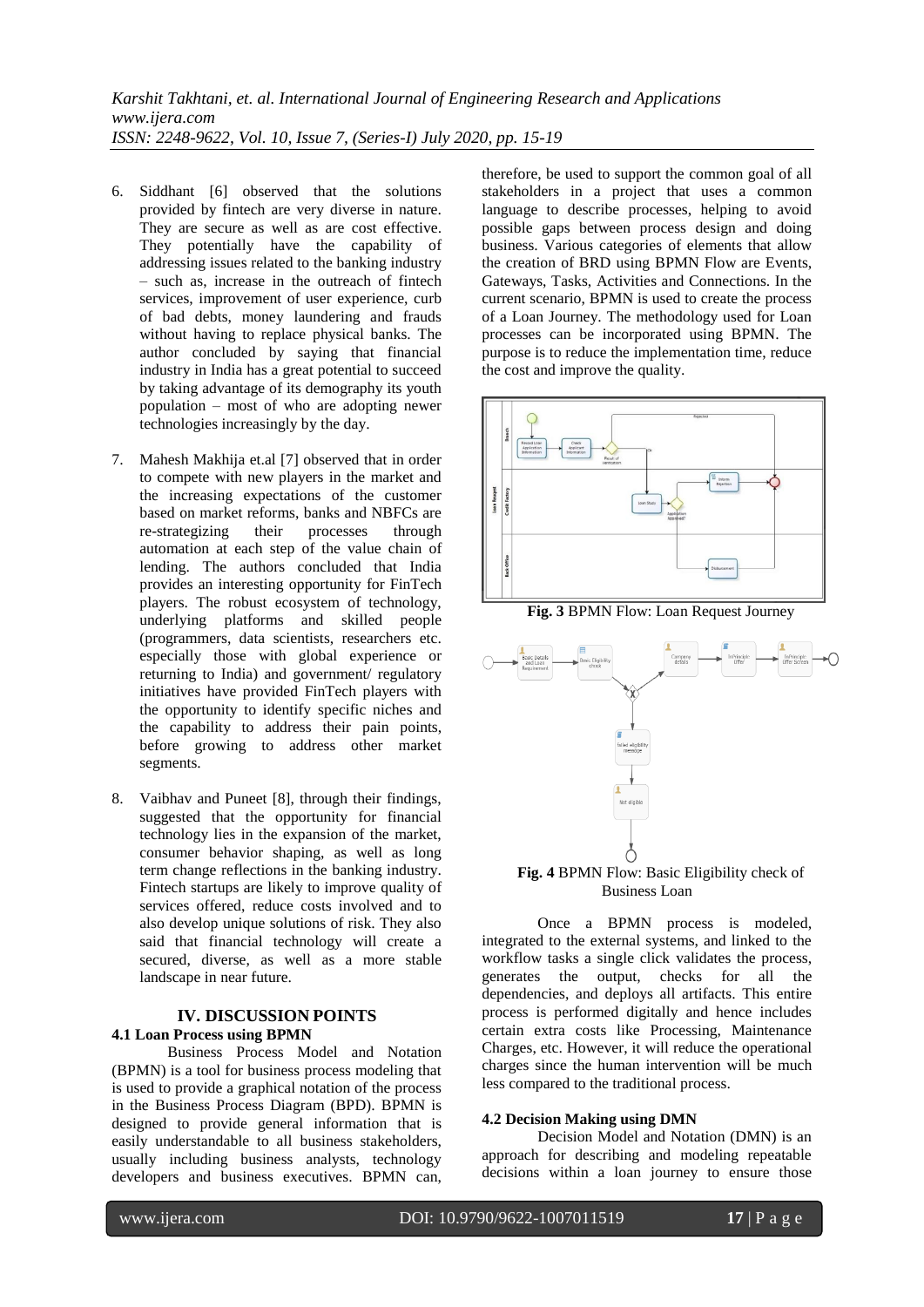decision models are interchangeable across the journey. It also improves the accuracy of the decisions. The decision logic is entered in a Decision Table which is depicted in DMN. It consists of inputs, outputs, and rules. A DMN is designed to work with BPMN, where the output of the decisions can be used in the BPMN.

|                                         |   | <b>Rules</b>   |   |               |              |              |  |
|-----------------------------------------|---|----------------|---|---------------|--------------|--------------|--|
| <b>Conditions</b>                       |   | 2              | 3 |               |              | 6            |  |
| Address proof provided<br>C1.           | N |                | v | Y             | Y            | $\checkmark$ |  |
| C2. Identity proof provided             |   | Ν              | v | v             | ν            | v            |  |
| C3. Loan amount < monthly salary        |   |                | v |               |              |              |  |
| C4. Loan amount >= monthly salary       |   |                |   |               |              |              |  |
| C5. Loan purpose                        |   |                |   | Home purchase | Pay tax      | Other        |  |
| <b>Actions</b>                          |   | $\overline{2}$ | 3 |               |              | 6            |  |
| Approve loan request immediately<br>A1. |   |                | X |               | X            |              |  |
| A2. Review loan request manually        |   |                |   | x             |              |              |  |
| Reject loan request<br>A3.              |   | x              |   |               |              |              |  |
| $\overline{\phantom{a}}$<br>.           |   |                |   |               | $\mathbf{I}$ |              |  |

**Fig. 5** Decision table with inputs, outputs, and rules.

### **4.3 API Integrations**

Application Programming Interface (API) allows a 3rd party application to use a specific interface where it will be enabled to access a common set of services or tools. At a bank, this means that the bank can provide third party access to its custom services through dedicated APIs. Many third parties can use these banking services or offer the same to their customers. A FinTech platform that offers loans can use an API to check the CIBIL score of the borrower or validate their PAN details in order to reduce human intervention which enhances efficiency and lowers the risk. It is also estimated that there has been a 15-20% profit for any financial institution when they implement it in their digital loan journey. Some APIs used by FIs are eKYC, PAN verification API, CIBIL, Perfios etc.



**Fig. 6** Credit Score obtained Using API

API technology can be used to achieve a certain level of automation like obtaining Name, Address, etc. from Aadhar Number or in case of Business loans, obtaining the company's information from GSTIN number. In Fig-4.4, Bank/NBFC asked the borrower for PAN details, using which Credit Score is obtained.

### **4.4 Back Office Work**

Current back-office operations are manually intensive. An average loan application goes through 20-30 manual handoffs before completion. Many Financial institutions lack automated processes that can reduce the risks of human error and reduce paper consumption costs.

Such inefficiencies at the back-office work result in customer dissatisfaction. This can be made efficient by providing the back-office roles with Online portals, where they can have access to the borrower's information and documents. Different roles can have access to different information based upon the requirements. These online portals will also have an option to pass on application to a different role. Suppose the credit analyst moves the application to the Collateral evaluator to verify the collateral details, after verifying the details collateral evaluator approves the application and it comes back to the Credit analyst.

### **4.5 Credit Assessment**

Credit Assessment is important and usually a time-consuming step in the loan origination process. Digitalizing credit assessment processes will help banks in reducing the TAT, improving the accuracy, and deal with pressures caused by constantly changing regulations and investor expectations. The digital lending platform has powerful tools that can create and launch an intelligent and fast-moving credit monitoring system, and a robust lending solution for credit risk management.

The primary purpose of this Credit Engine is

- 1. To support configuration and changes in complex credit assessment models.
- 2. Develop dynamic credit models to derive sources from non-traditional sources.
- 3. Lowering credit risk of the application.

# **V. CONCLUSION**

The digital transformation of banks has just begun. Today we are in the first phase, where most traditional banks offer their customers a high level of digital platforms. Another option is one where digital becomes not just an added feature but an integrated digital experience where customers use a smartphone or tablet to do everything from applying for a loan to making repayments.

This study focuses on digital lending, it is conceptual framework, growth, and factors contributing to digital lending. This paper combines research from multiple reports and analyses how the industry is shaped currently. The paper also analyses how digital lending has revolutionized the field of lending across the world. Digital lending is powered by new technology and business models. Digital lending is started to come up as a new alternative to traditional lending due to its cost-effective, less time consuming, and efficient approaches.

#### **REFERENCES**

[1]. Gerald Chappell, Holger Harreis, András Havas & Andrea Nuzzo, "The lending revolution: How